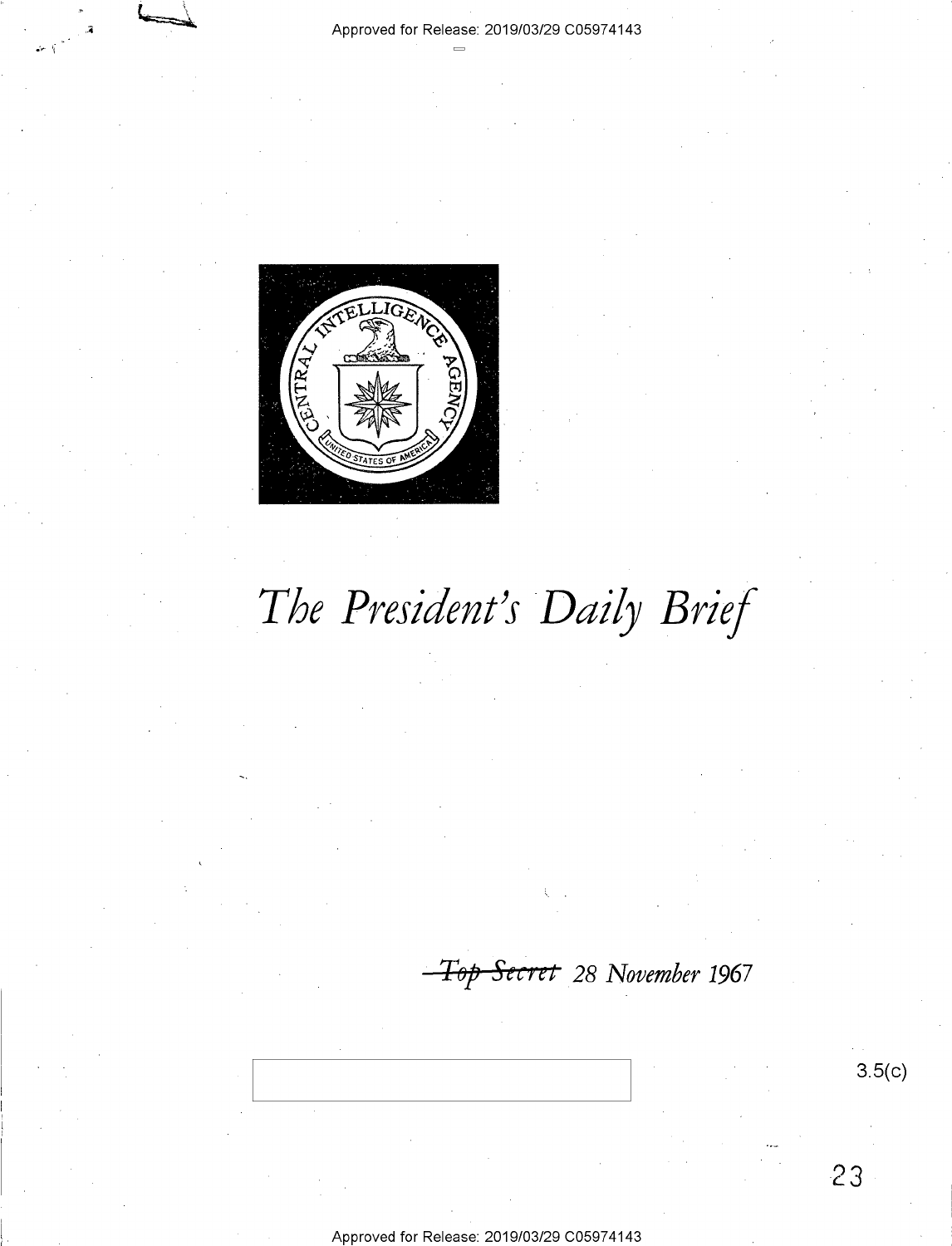$\sim$ OP SECRET  $\begin{bmatrix} 3.5(C) \end{bmatrix}$ 

DAILY BRIEF 28 NOVEMBER 1967

1. Cyprus

The Turks early today tightened the screws again on the Greeks with <sup>a</sup> tough counterproposal to Mr. Vance's latest compromise formula. This came after a steady day and night of intensive study and'consultation among Turkish leaders.

**NATO** Secretary General Brosio thinks the new Turkish conditions will be hard for the Greeks to accept, but that Athens would be well advised to do so, given the "very serious mood" in Ankara.

2. France

As we read De Gaulle's press conference, the most noteworthy thing was his sharper tone and the evidence that he is suffering from "hardening prejudices" on almost everything. He said nothing important that was really new. These were some of his points:

--His most aggressive statements were on French Canada. They were focused on resistance to US domination and on the ultimate "sovereignty" of French Canada. He seems bemused by the possibility of closer political ties between France and French Canada than any responsible French-Canadian leader anticipates.

--De Gaulle's principal reference to the US came in his treatment of the Middle East. The big-four solution he envisages is impossible, he reiterated, as long as the US is engaged in "the vile war it is conducting in Vietnam."

--He made a fleeting prophecy of <sup>a</sup> downward trend for the dollar in the wake of British devaluation.

--He flatly rejected British membership in the Common Market until Britain radically transforms itself into "one of the pillars of a European Europe."

TOP SFCRE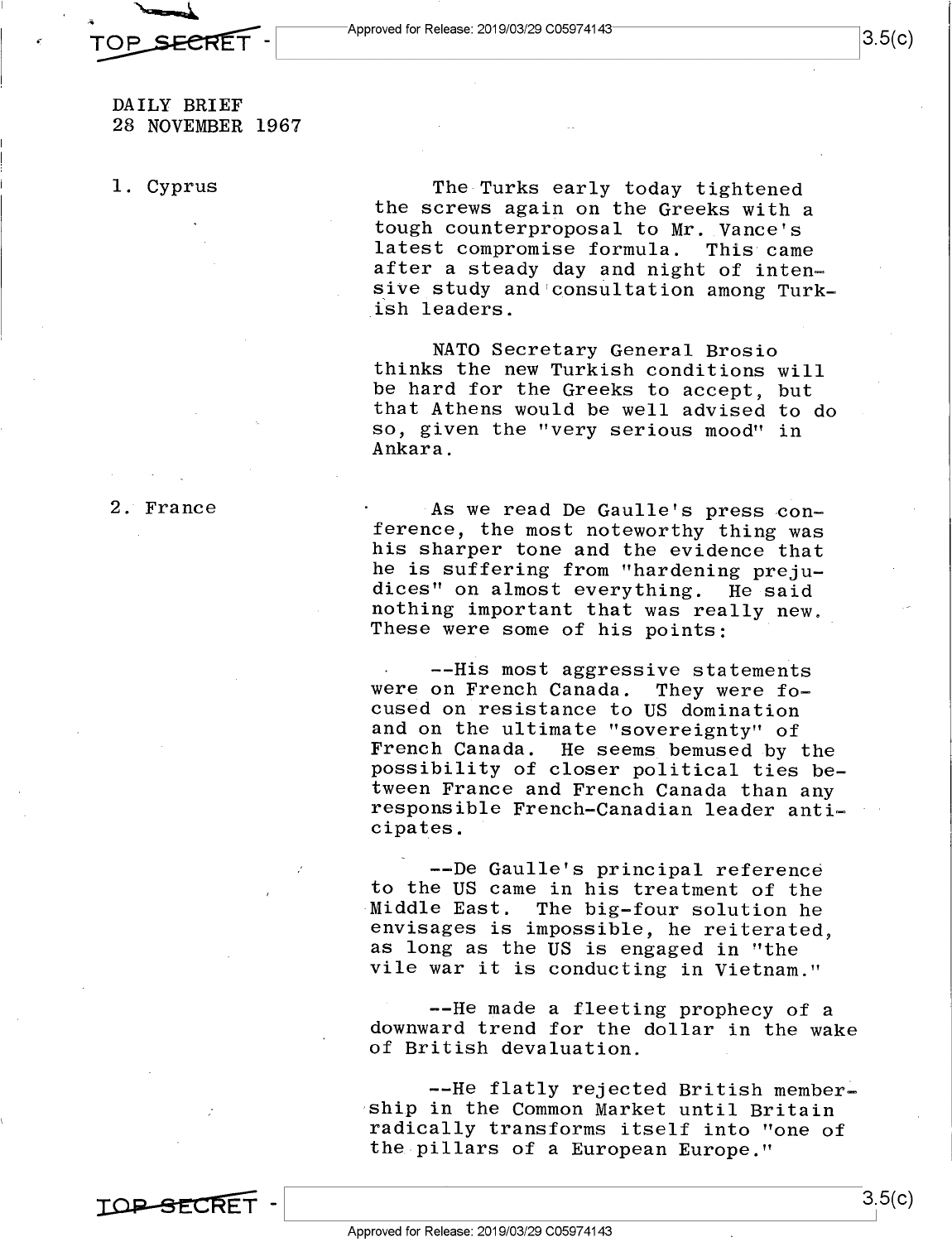3. Canada

4. Rumania

 $3.3(h)(2)$ 

4

The ax is falling on Canada's defense budget, and it will hurt. Some officials are considering a one-third cutback in Canada's forces **in** Europe. Defense Minister Cadieux told Parliament last week that he will bring up Canadian force reductions at the NATO meeting in Brussels next month.

Governor Harriman arrived in Bucharest yesterday in the midst of considerable ferment over the regime's domestic policies. Party boss Ceausescu intends to impose a series of economic and administrative changes at a special party conference next week. He has set aside the intervening time for "public debate" on the issues.



There are definite nationalistic ramifications in the proposed reforms; they will take Rumania further from the Soviet model. Ceausescu, who has already irritated the traditionalists by "de-Sovietizing" the constitution and other institutions, is obviously not afraid of continuing the process.

5. Pakistan 3.3(h)(2)

President Ayub takes his alliance with Turkey very seriously.

Ankara radio has made several general references to Pakistani support for Turkey in the crisis.

**TOP SECRET** 

3.5(c)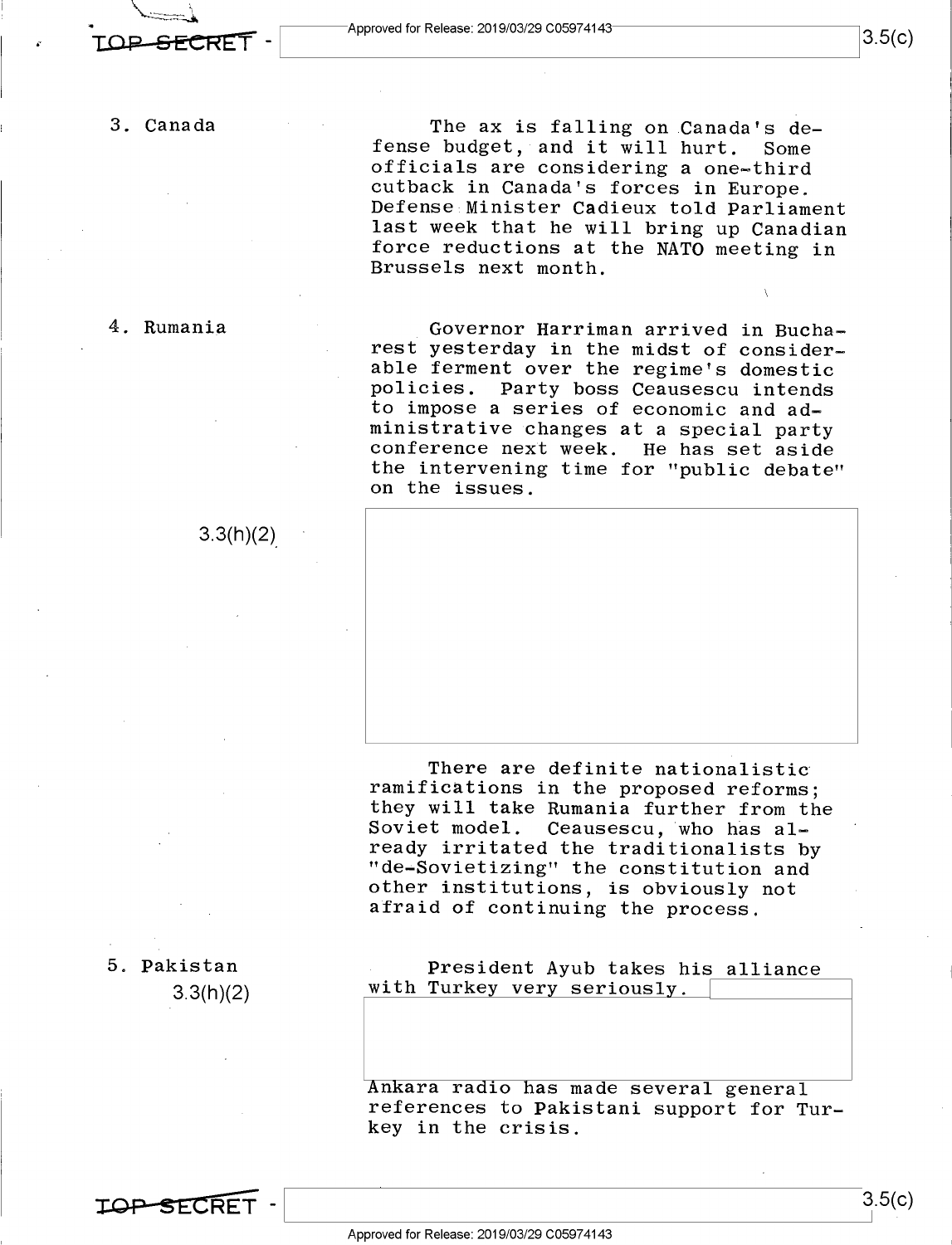Approved for Release: 2019/03/29 C05974143<br> **LOB SECRET** -**•FORET •** Approved for Release: 2019/03/29 C05974143<br> **FOR SECRET** • 3.5(c)

6. Thailand

3.3(h)(2)

The perennial problem of the Chinese Nationalist irregulars is boiling up again in Southeast Asia.



TO<del>P SECR</del>ET

 $3.5(c)$ 

/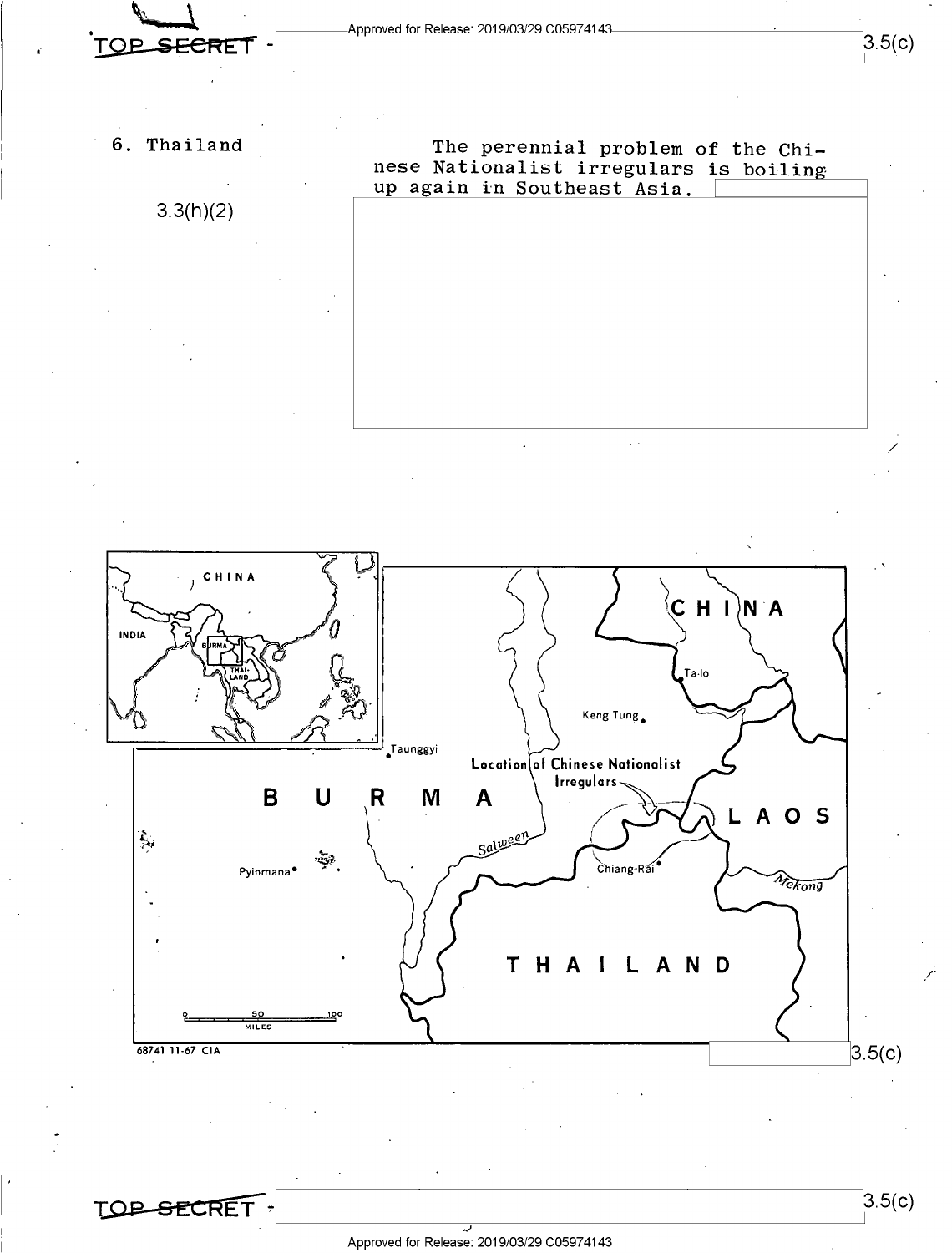j j

~-

Top Secret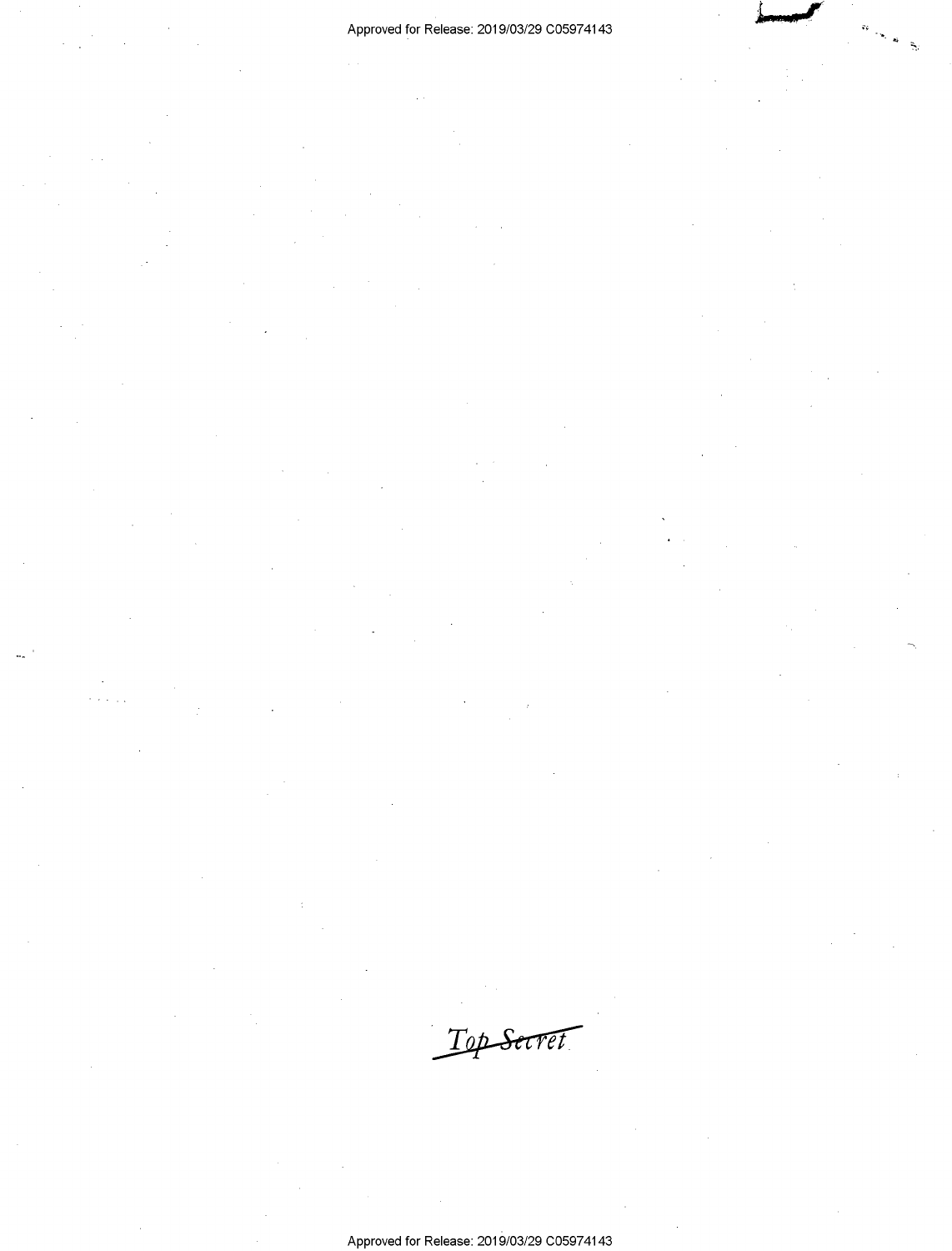**Top Secret** 



### *FOR THE PRESIDENT'S EYES ONLY*

## **Special Daily Report on North Vietnam**

Top Secret 3.5(c) 16 \_ **28 November 1967** 

Approved for Release: 2019/03/29 C0597 4143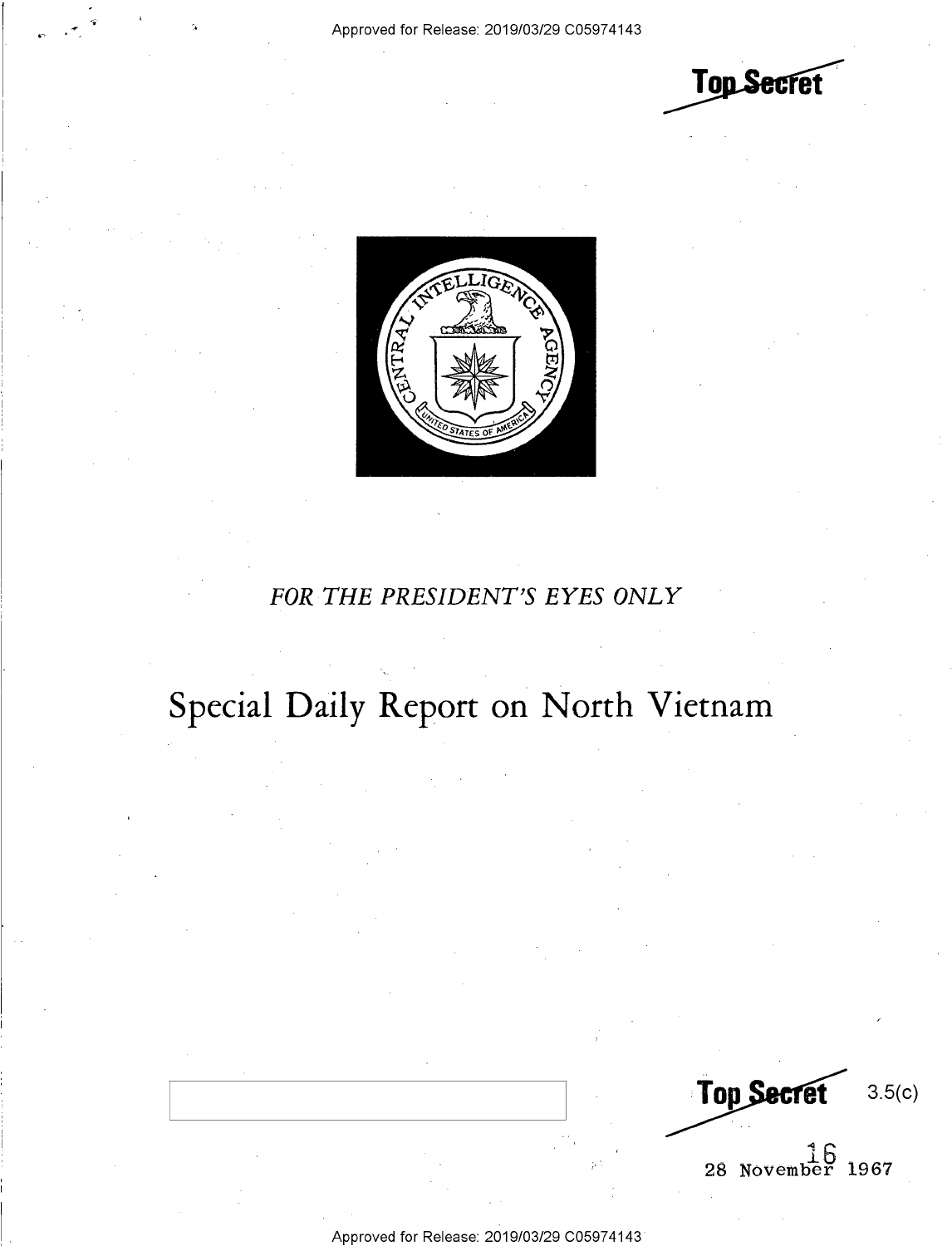**TOP SECRET** 

**TOP SECRET** 

Special Daily Report on North Vietnam for the President's Eyes Only

28 November 1967

I. NOTES ON THE SITUATION



 $\sqrt{2}$  Approved for Release: 2019/03/29 C05974143

3.5(c)

3.5(c)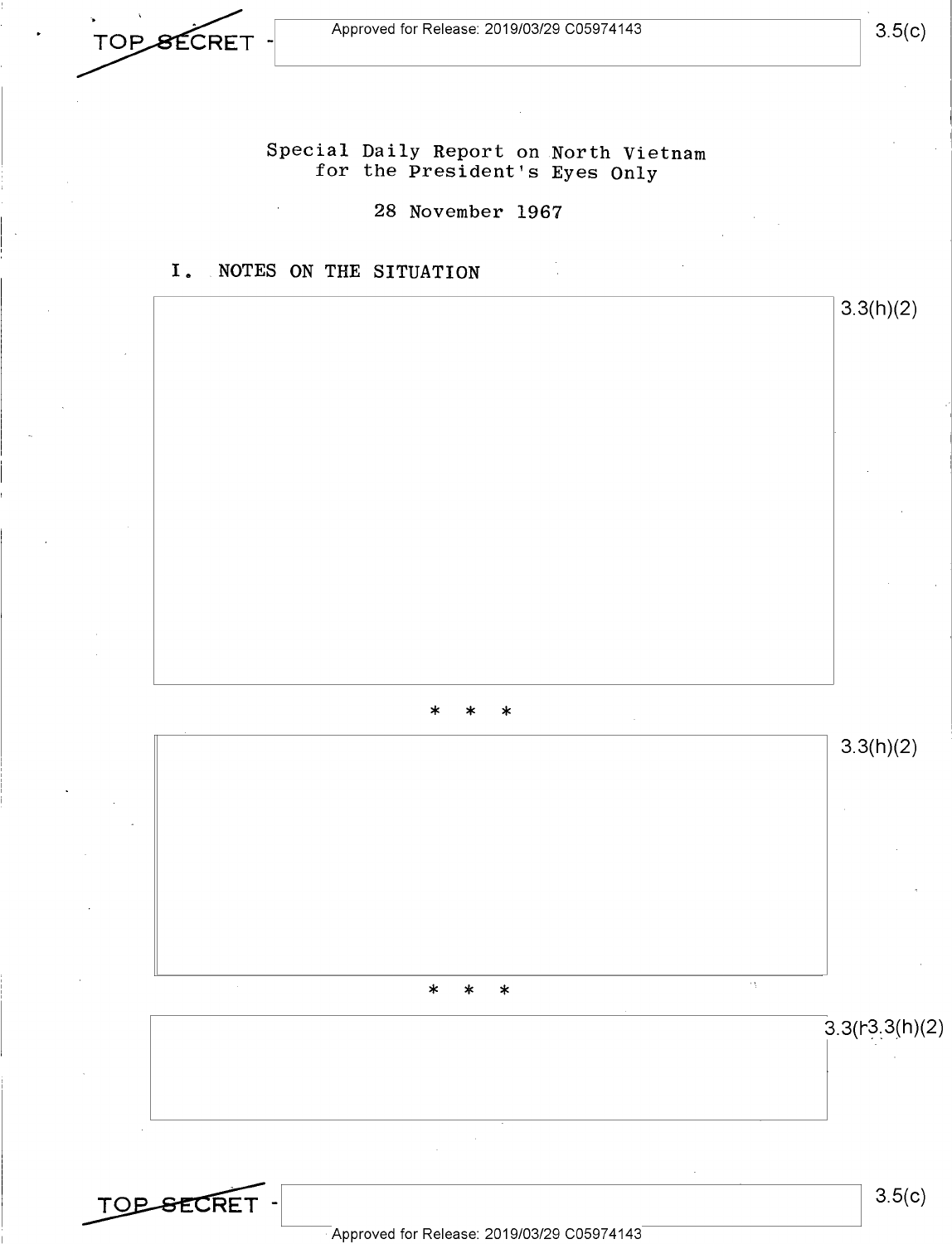Approved for Release: 2019/03/29 C05974143  $3.5(c)$ 

TOP SECRET

TOP SECRET

 $3.3(h)(2,3(h)(2)$ 

#### \* \* \*

.Hanoi Comments on Delegation in Italy: North Vietnam's initial comment on its trade union delegation's current visit to Italy was contained in a <sup>25</sup> November broadcast. It claimed that the group had been cordially received by leaders of the Italian Communist Party "who reaffirmed its solidarity with the Vietnamese people." The broadcast also reported on the delegation's meeting with other leftist groups in various Italian cities and mentioned the donations received from them.

#### \* \* \*

Carmichael: Stokely finally left Tanzania late on Sunday. He told the local press on leaving that he was "going back to hell--the United States--via Europe."

Yesterday afternoon, Carmichael showed up in Sweden and made his way to the university town of Uppsala. He will apparently make a speech and a television appearance there.

| From Sweden, Carmichael will probably go to Den-<br>mark. |           |
|-----------------------------------------------------------|-----------|
|                                                           | 3.3(h)(2) |
|                                                           |           |
|                                                           |           |

#### II. NORTH VIETNAMESE REFLECTIONS OF US POLITICAL ATTITUDES ON THE WAR

\* \* \*

Hanoi's Interest in US Elections: Hanoi continues to show keen interest in the forthcoming US presidential elections, but it is cautious in assessing evidence of anti-Administration sentiment. North Vietnamese commentary takes pains to show that the regime is not counting on the elections for a change in US policy, and to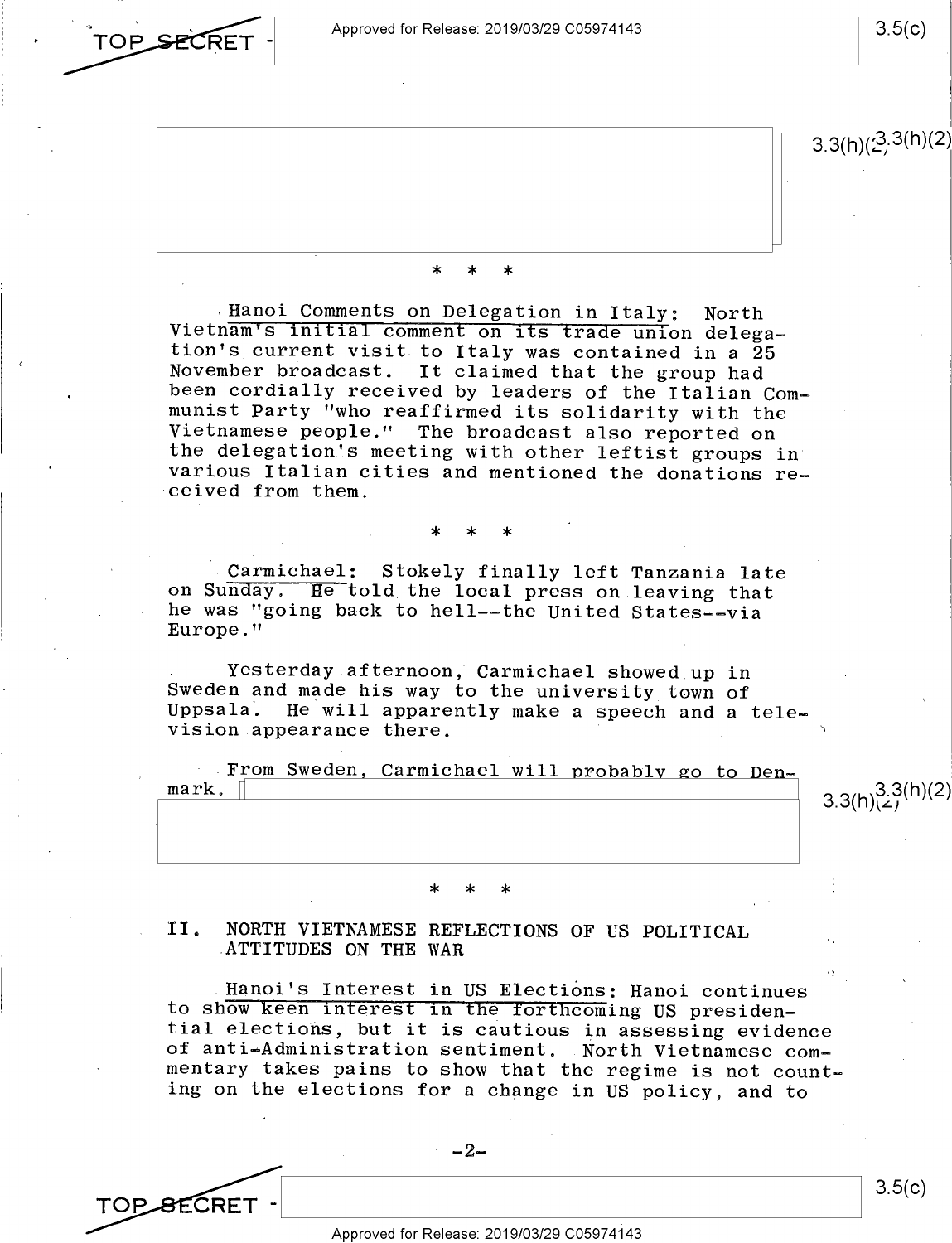TOP SECRET

 $3.5(c)$ 

stress that the war must be won by frustrating the achievement of US objectives in South Vietnam.

3.3(h)(2)

3.5(c)

This theme was taken up recently in Hanoi's army newspaper which commented approvingly on American antiwar sentiments, but ,asserted that North Vietnam, does not overestimate "internal contradiction" in<br>the US. The deciding factor for victory, said the The deciding factor for victory, said the paper, is to "change the balance of strength in our favor on the battlefield by beating the Americans and their allies, militarily and politically." Whatever the results of the US presidential elections, it went on, the Vietnam policy of the US Government "will not change fundamentally by itself."

\* \* \*

Hanoi on Dissent: The North Vietnamese have been quick to report recent actions protesting or criticizing US policy in Vietnam. A recent broadcast in English from Hanoi reported that 300 students and faculty of Yale University published a statement in the New Haven papers registering their refusal to be drafted for the war in Vietnam. The statement, according to the radio, condemned the war as "unjust, illegal, and immoral." The broadcast also reported an open letter from 14,000 members of the Democratic Party carried in the Los Angeles Times urging the President to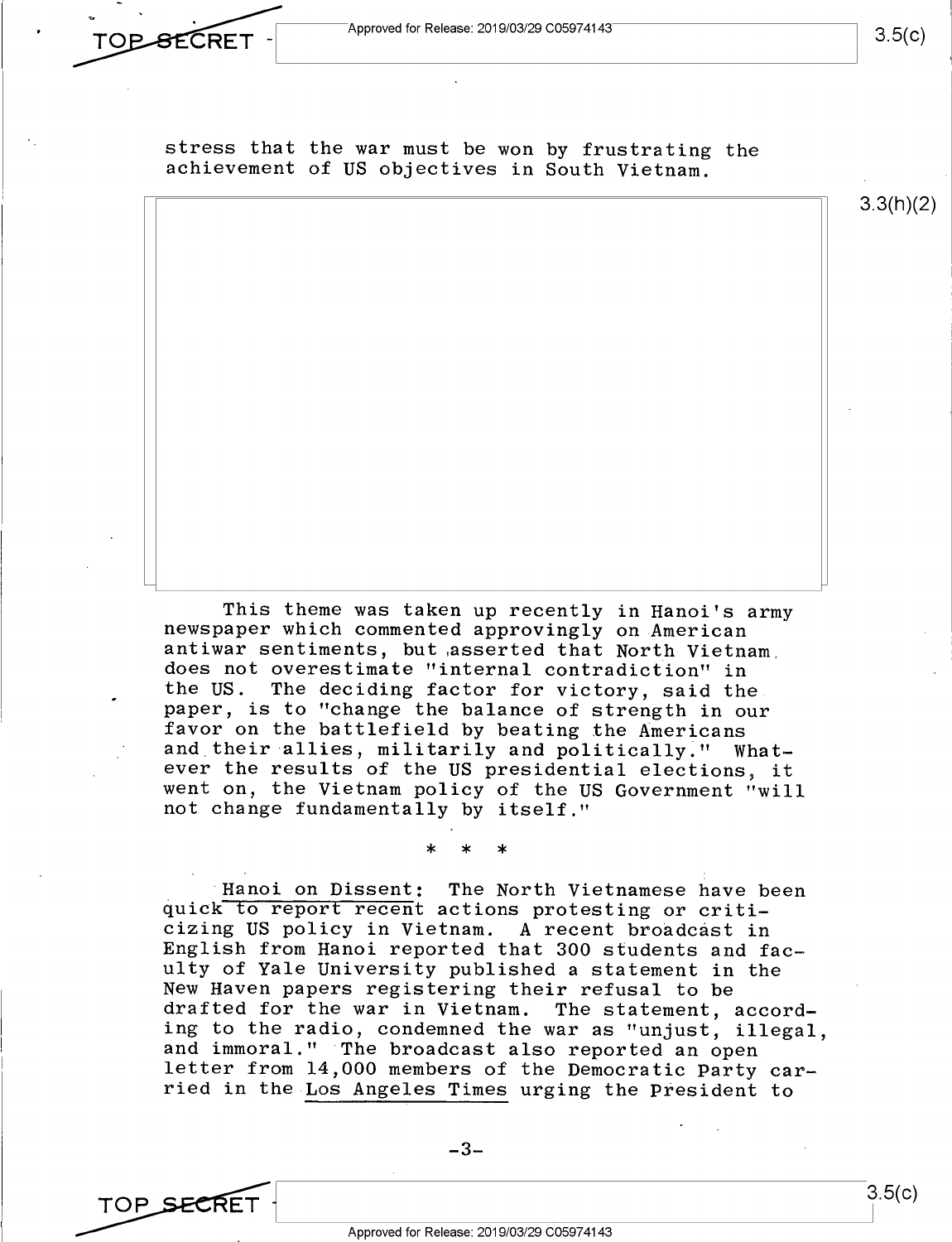Approved for Release: 2019/03/29 C05974143

TOP SECRET

stop the bombing and the escalation of the war. The signers were reported as stating that they withdrew their support of the President and would devote all their energy to stopping the bloodshed in Vietnam.

<sup>A</sup>third letter, from <sup>a</sup>group of professors at the University of California at Berkeley published in the San Francisco Chronicle, calling on the US to stop "at once, definitively and without condition the bombing of the North;''was also included in the broadcast. Finally, Hanoi reported a statement by former ambassador Galbraith asserting that "the American people did not support the war in Vietnam and that the US could not win this war." Galbraith was also quoted as urging the administration to stop "forthwith the bombing of the North and bring the troops home."

\* \* \*

US "Council of war": Hanoi has claimed that the recent meeting in Washington of senior US officials assigned to Vietnam was a "council of war" and that despite official silence on the gathering, President Johnson "stressed accelerating the ground war and the speeding up of the dispatch of additional troops so as to push the war to a new stage." This claim was contained in a Hanoi English language broadcast on 25 November which pointed to the increased January draft call as evidence of the intended "US escalation." The broadcast also pointed out that as the meeting was being held the US was actually experiencing "more serious defeats in the war" and that "ever fiercer popular opposition to the war at home" was confronting the ''Johnson ruling group." In conclusion, the broadcast quoted Walter Lippmann's recent lament that "the US is going through the worst time in its whole life."

\* \* \*

Captured US Pilots: A recent Hanoi broadcast in English to US troops in South Vietnam described the "strange rendezvous" of US pilots in North Vietnamese prison camps. The broadcast included the recorded voices of some American pilots relating the details of their capture. The North Vietnamese announcer claimed that the US pilots long for an end to "Johnson's war," and he played songs with antiwar lyrics allegedly sung by the captured pilots.